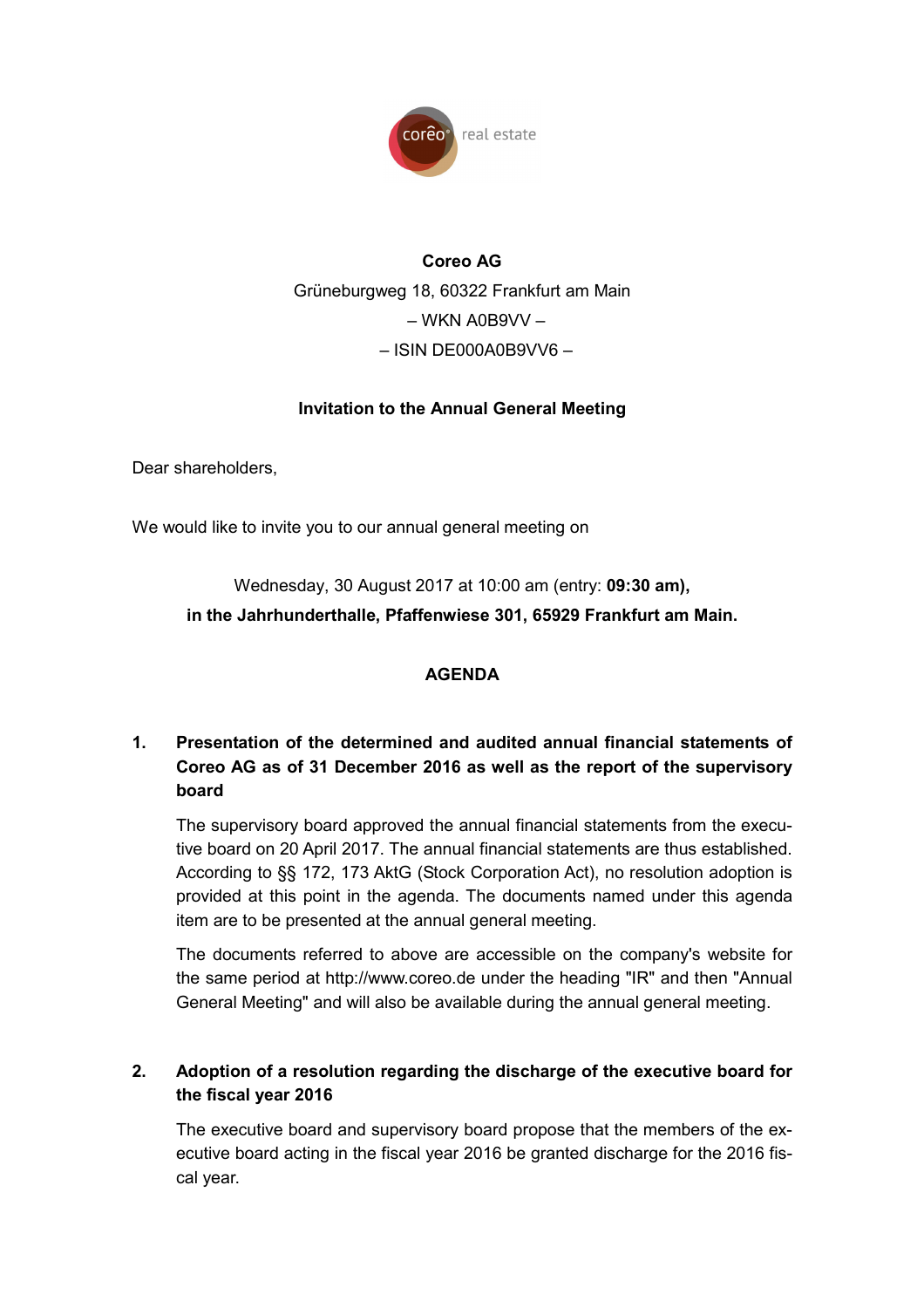## **3. Adoption of a resolution regarding the discharge of the members of the supervisory board for the fiscal year 2016**

The executive board and supervisory board propose that the members of the supervisory board acting in the fiscal year 2016 be granted discharge for the 2016 fiscal year.

## **4. Election of the auditor for the 2017 fiscal year**

The supervisory board proposes electing Votum AG, auditing and tax consultancy firm, Guiollettstraße 54, 60325 Frankfurt am Main as the auditor for the 2017 fiscal year.

#### **Company notes**

## **The prerequisite to participate in the annual general meeting and to exercise voting rights**

Those shareholders who registered before the annual general meeting by submitting credentials pursuant to  $\S 21$  para. 2 are entitled to participate in the annual general meeting and exercise voting rights according to  $\S$  21 para. 1 of the articles of association. The registration must be submitted to the company at the following address, fax number or email address in text form (§ 126b BGB [German Civil Code]) in the German or English language at least six days prior to the annual general meeting, thus at the latest **Wednesday, 23 August 2017, midnight (CEST)**.

> Coreo AG c/o Better Orange IR & HV AG Haidelweg 48 81241 München Germany Germany Fax: +49 (0) 89 / 88 96 906 33 E-mail: anmeldung@better-orange.de

In accordance with § 21 para. 2 of the Articles of Association of the company, shareholders must provide proof of their entitlement to attend the Annual General Meeting and to exercise their voting rights. Written evidence (§ 126b BGB) of share ownership drawn up in German or English by a duly authorised institute managing the shares shall be adequate. The proof must refer to the legally determined time for listed companies, accordingly **Wednesday, 9 August 2017, midnight (CEST)**, and must be submitted to the company at the aforementioned address, fax number or email address at least six days prior to the annual general meeting, accordingly at the latest **Wednesday, 23 August 2017, midnight (CEST)**. In the case of shares not held in a securities depositary managed by a bank institution at the relevant time, certification may be provided by the Company, by a notary, by a bank for the central depositary of securities or another bank or credit institute within the European Union.